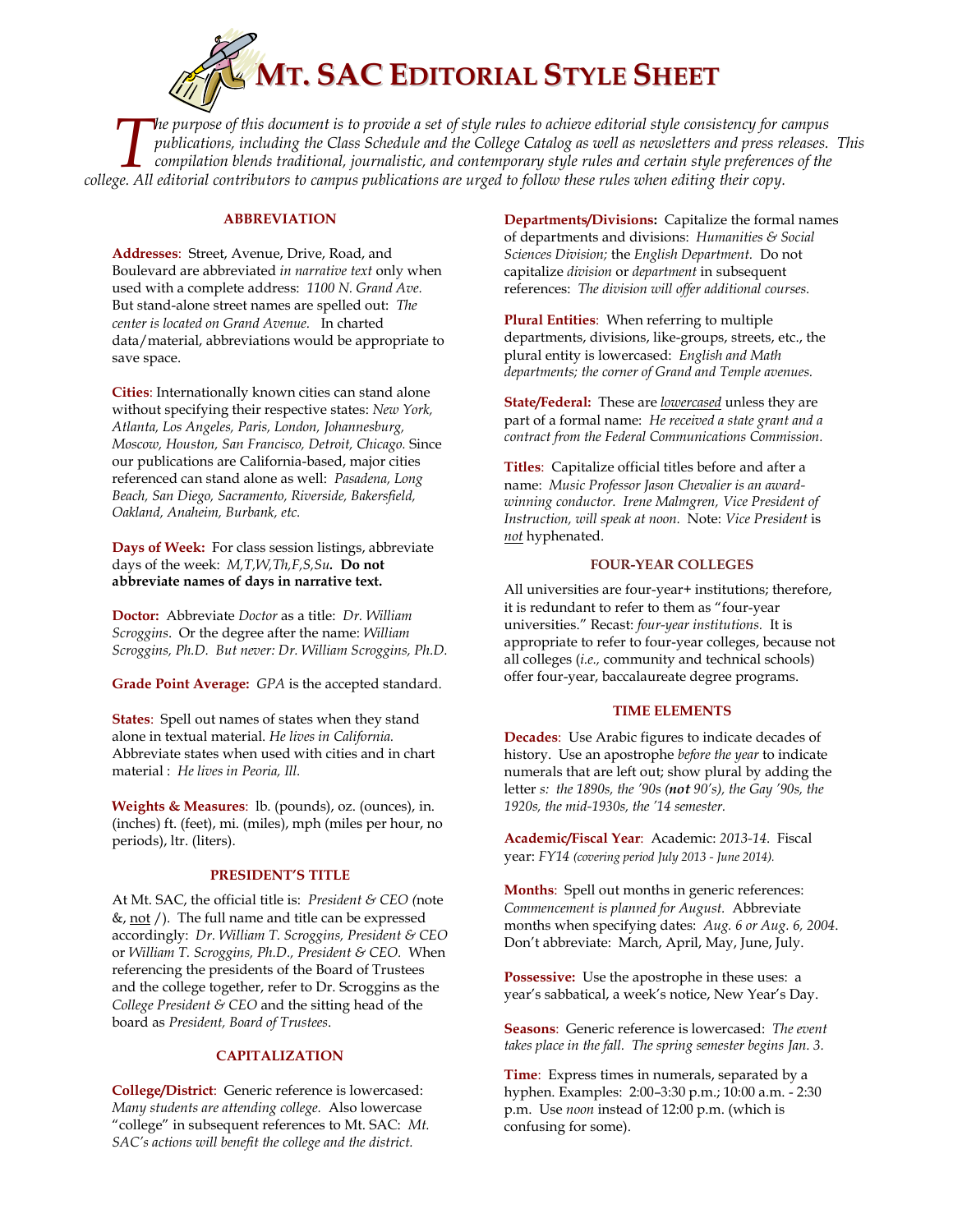*I***n** *narrative* **text,** one has the option to use the *hyphen* or *"to"* or *"from/to"* to express a period of time. Examples: *The counselor is available 3:00 – 5:00 p.m.* or *The counselor is available 3:00 to 5:00 p.m.* or *The counselor is available from 3:00 to 5:00 p.m.* (Don't mix hyphen/word: *from 3:00 – 5:00 p.m.;* and don't omit from/to: *available 3:00 to 5:00 p.m.*)

**a.m./p.m.**: Lowercase with periods. Avoid the redundant *10 a.m. this morning.* Do not repeat "a.m." or "p.m." when the time of day is the same: *8:00 – 9:30 a.m. (not 8:00 a.m. – 9:30 a.m.). O'clock* has become obsolete, except in printed formal invitations.

## **ACADEMIC DEGREES**

**Abbreviations**: *A.A., A.S., B.A., B.S., M.A., M.S., M.D., Ph.D., J.D. (Juris Doctorate* or *Doctor of Jurisprudence). But no periods for MBA (business administration).* Separate degrees by a comma after the name: *The conference speaker is Jerry Nogy, Ph.D.*

*Formal reference: She earned an Associate in Arts, while he earned a Master of Science.*

*Informal reference: She earned a bachelor's degree, while he earned a master's. They earned associate degrees.* 

#### **PREFIXES & SUFFIXES**

Generally, no hyphen is used to form a compound that does not have special meaning and can be understood if the prefix is used before the base word. Use a hyphen, however, before proper nouns or in awkward combinations *(e.g., non-nuclear, un-American, co-chair).* Here are some examples:

**multi- :** *multipurpose, multimillion, multidisciplinary, multilingual, multicultural.*

**non-** : *noncredit (Community and Noncredit Education), nonprofit, nontraditional, nonpartisan, nonstop, nonresident, nonstandard, nonrefundable, nondenominational, nonmajor; but non-Californian.* 

**-wide:** *citywide, countywide, statewide, nationwide, worldwide, districtwide, collegewide, campuswide, industrywide, systemwide.*

**Others**: *bilingual, coeducational (*but *co-ed), crosscultural, course work, decision making, extracurricular, fund raising (*but *fund-raising campaign* and *fund-raiser*), *home page, lifelong, marketplace, midsemester, ongoing, preschool, re-election, re-entry, socioeconomic, under way, work force workload, workplace, year-end, yearlong.*

#### **STATS & FIGURES**

**Age**: Always use figures. Ages expressed as adjectives before a noun or as substitutes for a noun use hyphens: *An 18-year-old student.* But *a student who is 18 years old. The policy is 6 years old. The instructor is in his 40s* (no apostrophe).

**Currency:** Always express money in numerals. If a fee is expressed only in *whole* dollars, do not add ".00": *\$75* (not *\$75.00*).

**Million/Billion**: Readers don't like a long string of numbers. Preferred: *They approved nearly \$1.3 million for the project.* (vs. \$1,283,507.16.). *5 billion components*  (vs. 5,000,000,000 ).

**Numbers:** In chart/matrix/data material, use numerals, including course units and sports stats. For narrative text, spell out whole numbers below 10; use figures for 10 and above: *He has taken nine units and plans to take 12 more.*

*Do not* add a numeral in parentheses after a number that has been spelled out: *It requires six (6) units.* 

Spell out a number at the beginning of a sentence, or recast the sentence. Right: *Seventy eight people will attend.* Wrong: *78 people will attend.* Recast: *Nearly 80 people will attend.* Recast: *Officials said 78 people will attend.* 

**Symbols (%, \$):** Use *%* instead of *percent* (saves space and speeds up reading). Use *\$* with numerals: *\$60*, but spell out *dollar* in theses instances—*several thousand dollars, dollars and cents—*and when used as a compound modifier: *multimillion-dollar* or *billiondollar project*.

**Weights & Measures:** Use figures: *6 feet, 5 oz., 20 miles,* except*: half-inch.*

#### **PUNCTUATION**

**Ampersand (&):** Use the ampersand when it's part of a company's formal name or a title: *Goldman & Sachs, Mr. & Mrs., Welcome & Remarks, Humanities & Social Sciences Division,* DSP&S (except: *Noncredit and Community Education Division; EOPS)*. Do not use *&*  in place of *and* in a sentence.

**Apostrophe**: Use a possessive form only after the last word if ownership is joint: *Fred and Sylvia's car.* Use a possessive form after both words if the objects are individually owned: *Fred's and Sylvia's books* (note plural).

*For singular common nouns* ending in s, add *'s* (unless the next word begins with *s): the hostess's invitation, the hostess' seat.*

*For words ending in s,* do not add an apostrophe when it is used primarily in a descriptive sense: *a teachers college, veterans program.*

*For omitted letters, numbers, contractions***:** *rock 'n' roll, '50s, don't.*

*For plurals of a single letter*: Mind your p's and q's. He learned the three R's and earned five A's and two C's. *The UC's are accepting applications.*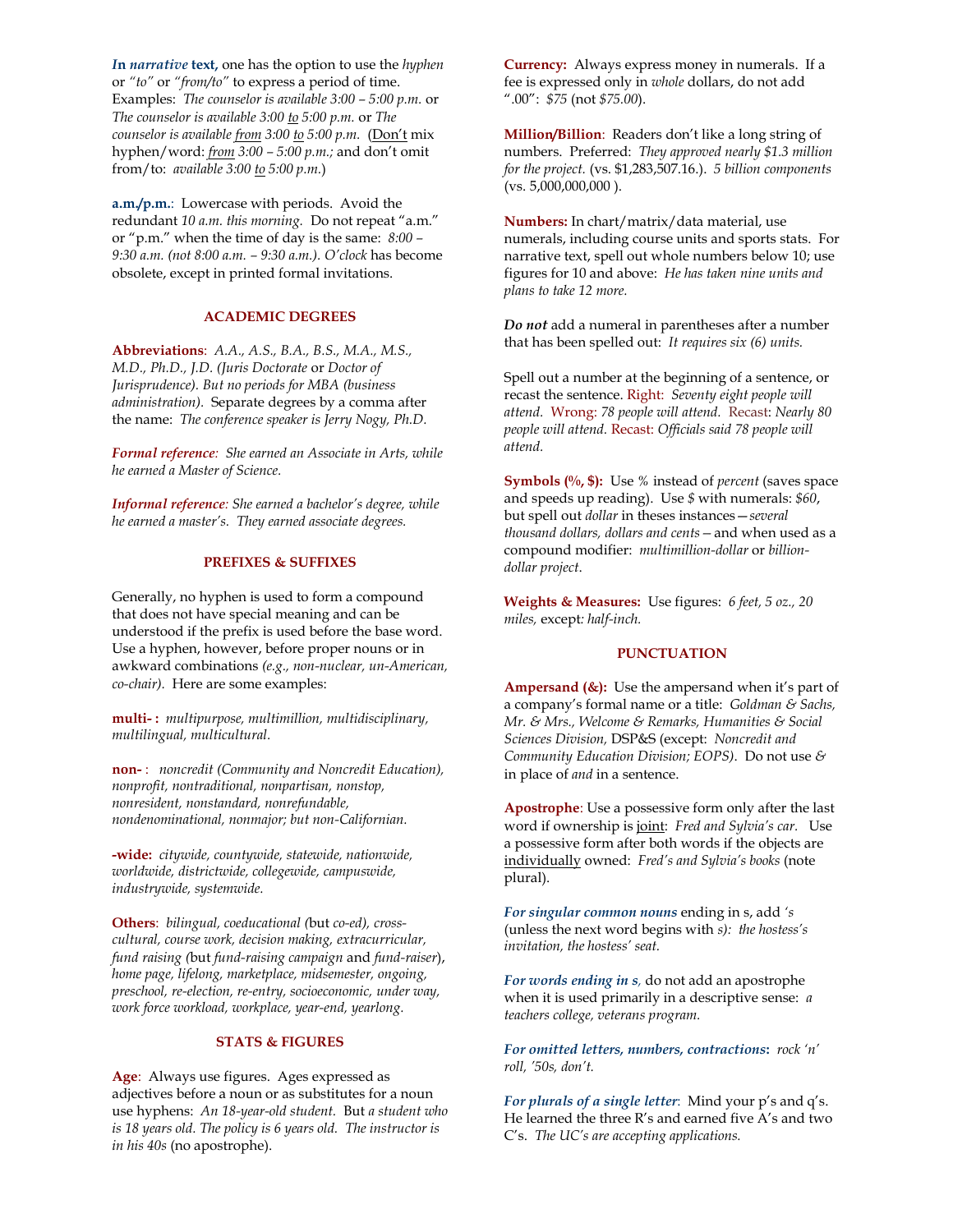**Comma** (in a series): Use commas to separate elements in a series, but do not place a comma before the conjunction in a simple series: *The flag is red, white and blue. He has appointed the student, faculty and staff representatives.* But put a comma before the concluding conjunction in a series if an integral element of the series requires a conjunction: *I had a sandwich, soda, and chips and salsa for lunch.*

Separate *independent* clauses with a comma: *The students are being tested, and they will perform well.* 

**Compound Modifiers**: When a compound modifier—two or more words that express a single concept—precedes a noun, use hyphens to link all the words in the compound. These modifiers are always preceded by an article ("a," "an," or "the"): *a full-time job, a well-known educator, a second-year student, the three-unit class, a 20- to 40-foot ceiling, a three-week notice, a multibillion-dollar grant, a wait-and-see attitude.* 

Do *not* separate *–ly* adverbs and other modifiers with hyphens: *recently conducted survey (*not *recentlyconducted*), *newly elected trustee, internationally recognized scholar, federally funded program.* 

**Dashes & Hyphens**: Simply put, dashes separate, and hyphens join. Examples: *We need a fixed-rate loan*  (hyphen)*. The Democrats—except those from California—supported the bill* (dash). Hyphens are short (-), while dashes are long  $(-)$  with no space between the words.

**Quotation Marks**: The period and the comma always go within the quotation marks. The dash  $(-)$ , the semicolon (;) the question mark (?) and the exclamation point (!) go *within* the quotation marks when they apply to the *quoted matter only*. They go *outside* when they apply to the *whole sentence.*

**Semicolons**: Use semicolons to separate elements of a series when individual segments contain material that also must be set off by commas: *Presenters include John Doe, Professor of English; Jane Anderson, Director of Media Relations; and Joe Danner of Chenault Enterprises.* 

#### **WEBSITE**

*website* is one word and lowercased. Italicize and bold-face website addresses to make them standout: *[www.mtsac.edu.](http://www.mtsac.edu/)*Capitalize *World Wide Web* (www) and *Internet*.

### **MT. SAC**

Right: *Mt. SAC (*or *MT. SAC).* Wrong: *Mt. Sac, Mount SAC, MSAC.* 

# **ETHNIC REFERENCES**

**race:** *African-American* is preferred over *black* (which is lowercased, as is *white*). *Asian* and *Pacific Islander* are widely acceptable, but not *Oriental. Latino* and *Hispanic* are preferred, but some prefer specific

identities: *Mexican-American, Cuban, Latin American, Guatemalan*. Keep in mind that Spaniards are Europeans and should not be referred to as Latinos or Hispanics. Use *American Indian* or *Native American.* 

**minority/minorities:** This catchall descriptor for nonwhites is overused and is becoming increasingly unpopular. Use sparingly and do not use the term as a noun: *He is a minority* (No, he is a *person!*). Use *ethnic* instead whenever possible and sensible: *This will affect several ethnic communities and ethnic populations.* Other acceptable alternatives are: *people/students of color, underrepresented groups, students in the ethnic minority.*

## **RIGHT WORD**

**advice/advise**: *Advice* (n) is an opinion/recommendation about a course of action. *Advise* (v) means to offer advice.

**affect/effect**: *Affect* is usually a verb, meaning to influence: *The game will affect the standings.* As a verb, *effect* means to cause: *He will effect many changes in the company.* As a noun, *effect* means result: *The effect was overwhelming. She underestimated the effect of her actions.* 

**alternate/alternative**: *Alternate* functions as the adjective: *the alternate solution or method. Alternative* functions as the noun: *the best alternative.* 

**alumni**: *Alumni* generally refers to a group of men and women who attended/graduated from a school. *Alumnus* refers to a male graduate (plural: *alumni*). *Alumna* refers to a female graduate (plural: *alumnae*). *Alum* doesn't refer to academia at all; it's a sulfate.

**appraised/apprised**: *Appraised* means to determine the value: *He appraised the property.* But *apprised* means to inform: *Keep me apprised of the situation.* 

**assume/presume:** *Assume* means to undertake. *Presume* means to take for granted or to suppose to be true without proof.

**biannual/biennial**: *Biannual* means twice a year and is a synonym for the word *semiannual*. *Biennial* means every two years.

**biweekly**: This means every other week. *Semiweekly* means twice a week.

**church**: This term is uniquely Christian and should not be used as a generic reference to all religious edifices or organizations. Jews, Muslims and Buddhists worship in *synagogues, temples, tabernacles, sanctuaries* or *mosques*. The appropriate catchall reference is *houses* (or *places*) *of worship*.